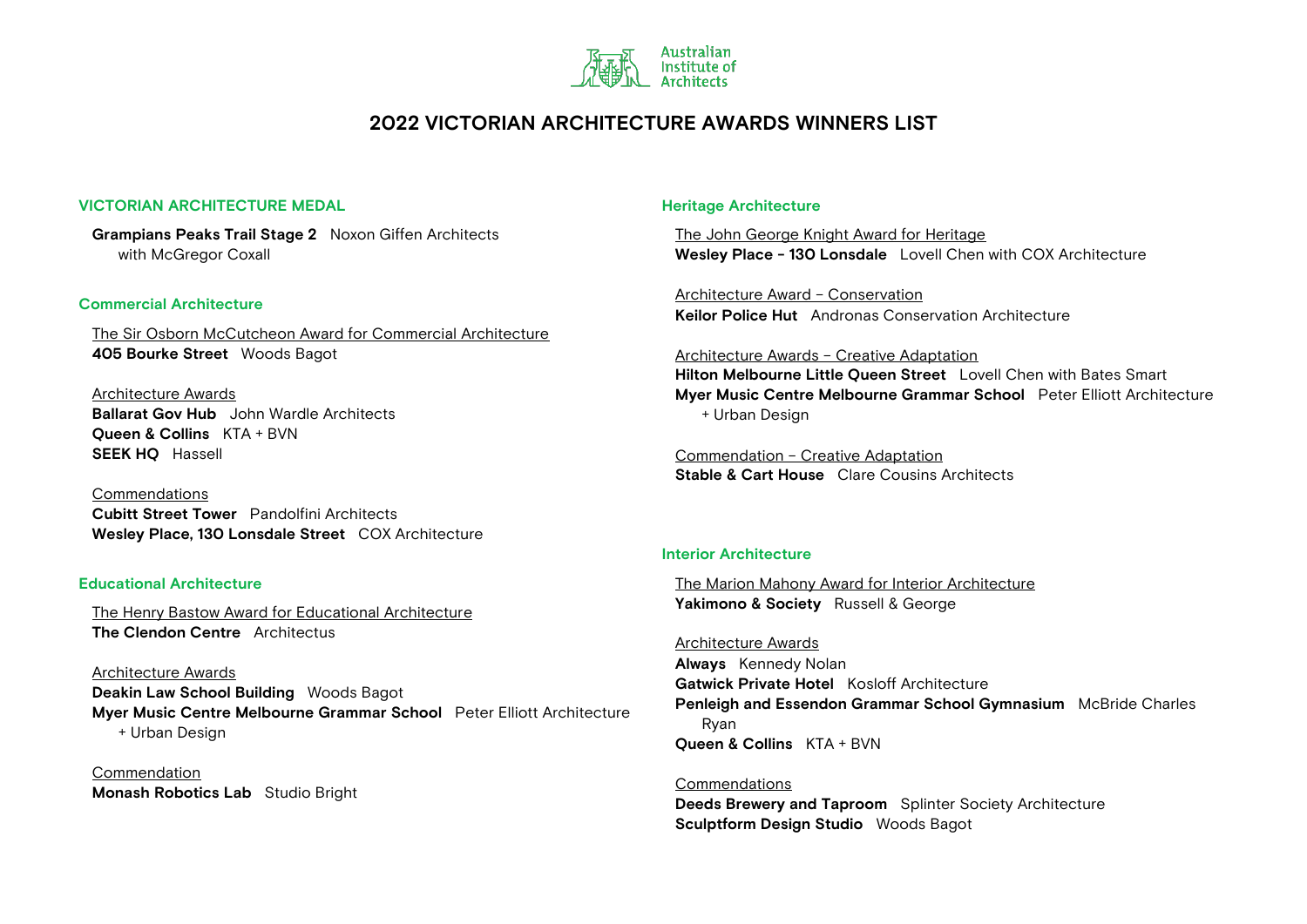

### **Public Architecture**

The William Wardell Award for Public Architecture **Victorian Pride Centre** Brearley Architects + Urbanists & Grant Amon **Architects** 

Architecture Awards **Point Lonsdale Surf Life Saving Club** Jackson Clements Burrows **Architects Shepparton Art Museum** Denton Corker Marshall

Commendation **Puffing Billy Lakeside Visitor Centre** TERROIR

### **Residential Architecture - Houses (Alterations and Additions)**

The John and Phyllis Murphy Award for Residential Architecture – Houses (Alterations and Additions) **Arcadia** Architecture architecture

Architecture Awards **Arthur** Oscar Sainsbury Architects **Autumn House** Studio Bright **Stable & Cart House** Clare Cousins Architects

Commendations **Brunswick House** Placement **Eastham Street** MUIR Architecture

### **Residential Architecture - Houses (New)**

The Harold Desbrowe-Annear Award for Residential Architecture – Houses (New) **Corner House** Archier

Architecture Awards **Always** Kennedy Nolan **Jan Juc Studio** Eldridge Anderson Architects **The Arndt Residence and Artbarn** CHROFI

#### Commendations

**Erskine River House** Kerstin Thompson Architects **Esplanade House** Clare Cousins Architects **music box** multiplicity **The Hütt 01 Passivhaus** Melbourne Design Studios (MDS)

### **Residential Architecture - Multiple Housing**

The Best Overend Award for Residential Architecture - Multiple Housing **Balfe Park Lane** Kerstin Thompson Architects

Architecture Awards

**231 Napier Street** Edition Office **St Albans Housing** NMBW Architecture Studio in association with Monash Art, Design & Architecture (MADA)

Commendations

**Terrace House** Austin Maynard Architects **Women's Property Initiatives Older Women's Housing** Studio Bright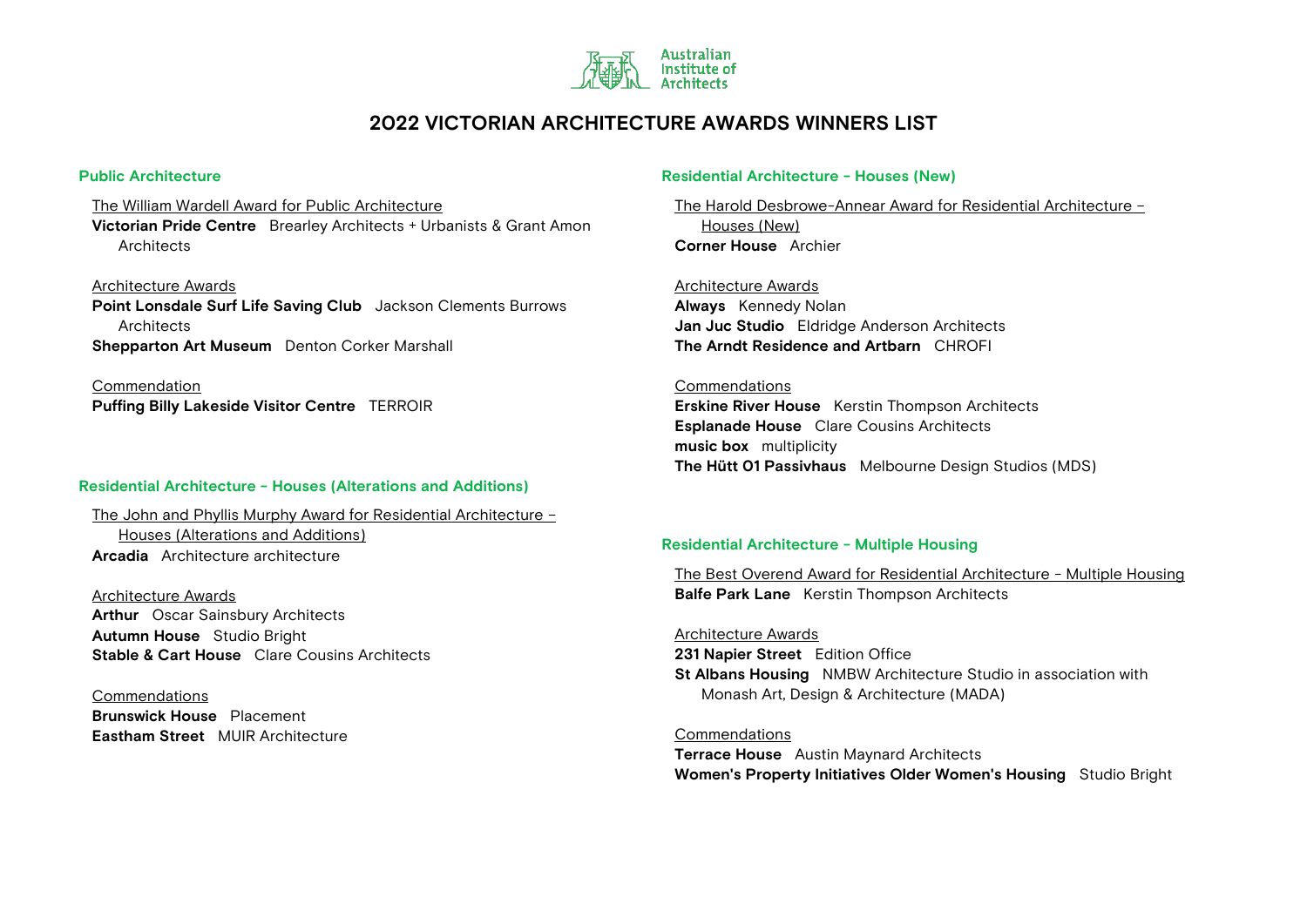

### **Small Project Architecture**

The Kevin Borland Award for Small Project Architecture **The Dentist** Rob Kennon Architects

Architecture Award **pond[er]** Taylor Knights and James Carey

Commendations **Arts Project Australia** Sibling Architecture **Ngargee Djeembana** Jackson Clements Burrows Architects with N'arweet Carolyn Briggs AM

### **Urban Design**

The Joseph Reed Award for Urban Design **Bendigo TAFE City Campus Revitalisation** Architectus with Six Degrees Architects and SBLA Landscape Architects

Architecture Awards **Collingwood Yards** Fieldwork **Queen & Collins** KTA + BVN

### **COLORBOND® Award for Steel Architecture**

COLORBOND® Award for Steel Architecture (VIC) **Autumn House** Studio Bright

Commendation **Monash Robotics Lab** Studio Bright

### **Sustainable Architecture**

The Allan and Beth Coldicutt Award for Sustainable Architecture **ANZ Breathe** Breathe

Architecture Awards **Terrace House** Austin Maynard Architects **The Hütt 01 Passivhaus** Melbourne Design Studios (MDS)

Commendation **Ballarat Gov Hub** John Wardle Architects

### **Melbourne Prize**

**Queen & Collins** KTA + BVN

#### **Regional Prize**

**Grampians Peaks Trail Stage 2** Noxon Giffen Architects with McGregor Coxall

### **Enduring Architecture Award**

**Crigan House** Allan Powell

### **EmAGN Project Award**

**Object 07** Prior Barraclough